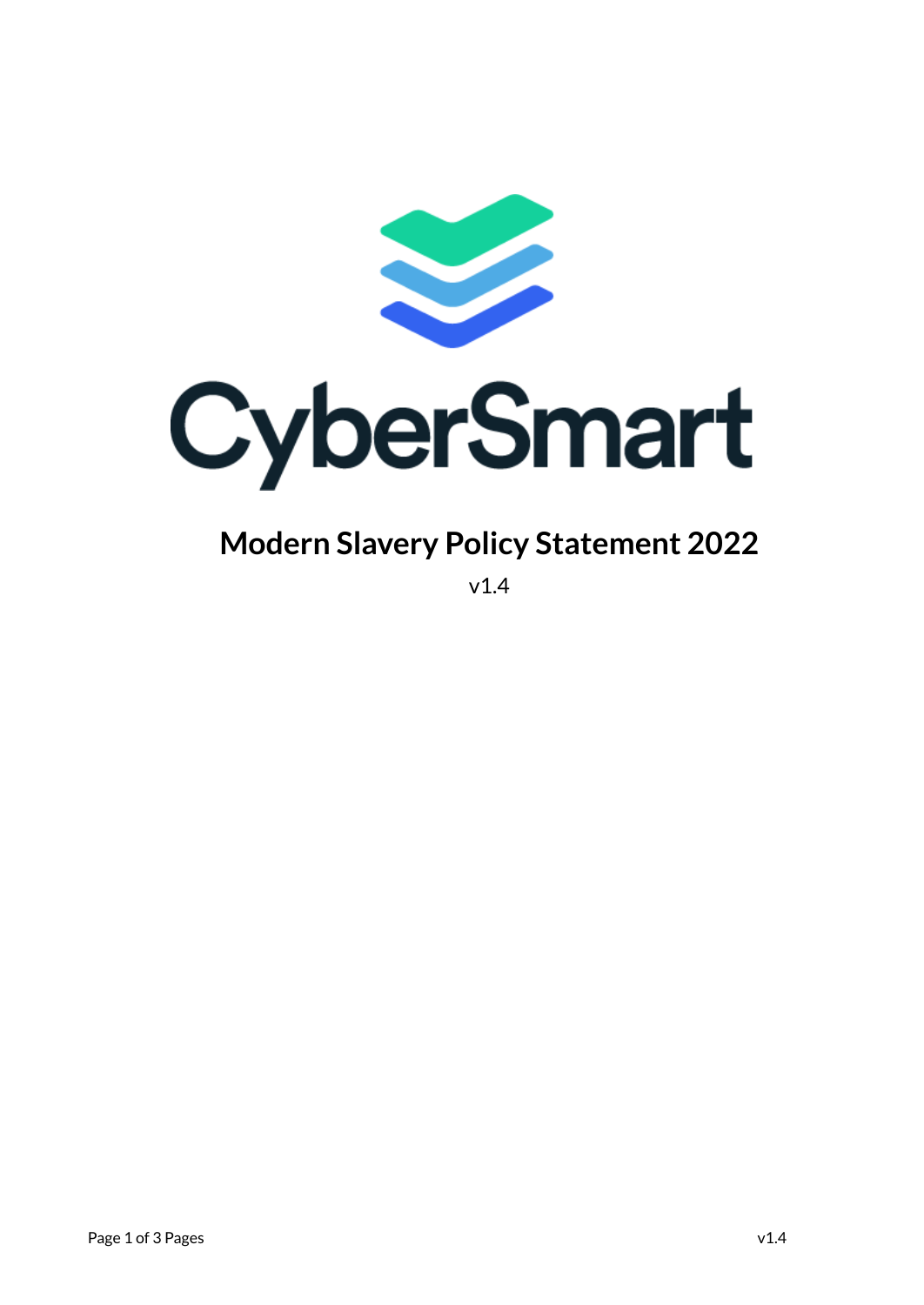#### **Introduction**

This statement sets out CyberSmart Limited's actions to understand all potential modern slavery risks related to its business and to put in place steps that ensure there is no slavery or human trafficking in either our own business or supply chains.

#### **1. The purpose ofthis statement**

This statement has been approved by the Board of CyberSmart Ltd, an is made in accordance to Section 54(1) of the Modern Slavery Act 2015 and consitutes our modern slavery and human trafficking statement for the financial year ending 31st December 2021

CyberSmart recognises that slavery and human trafficking is a real, but an often hidden issue in our society and that its impacts on individuals, families and communities are unacceptable. Whilst the company does not meet the statutory requirements that demand a statement, we want every member of our extended team to feel excited about working alongside us, and that their hard work is recognised, appreciated and makes a difference. We will always act ethically, honestly and in full compliance with the law and regulations. We have a zero tolerance approach to any of modern slavery and are committed to implementing effective policies and processes to safeguard against any form of modern slavery or human trafficking in our business and supply chain.

#### **2. Who we are**

CyberSmart is a service-led, SaaS business supporting the improvement of cybersecurity practice and certification for the SME business sector. For more information, you can visit our website <https://cybersmart.co.uk/>

References to ("we" "us" or "our") in this statement are references to CyberSmart Limited.

Our company registration number is 10088945

Our VAT registration number is GB269644360

Our registered office is at Second Home, 68-80 Hanbury Street, London, E1 5JL

### **3. Organisational structure and supply chain**

The business:

- Designs and develops cloud-based software to deliver certification services
- Designs and develops deployed applications that monitor ongoing compliance with cybersecurity certification schemes.

#### **4. Policies**

CyberSmart maintains and regularly reviews internal policies to ensure it conducts business in an ethical and transparent manner. These policies include, but are not limited to:

● Procurement Policy:

We are committed to ensuring that our suppliers adhere to the highest standard of ethics. Suppliers are required to demonstrate they provide safe working conditions where necessary, treat their workers with respect and dignity at all times, and act ethically and within the law. All suppliers are required, where they meet the regulatory threshold, to have an equivalent Modern Slavery Policy in place and maintained by periodic review.

Contract for the supply of recruitment services: